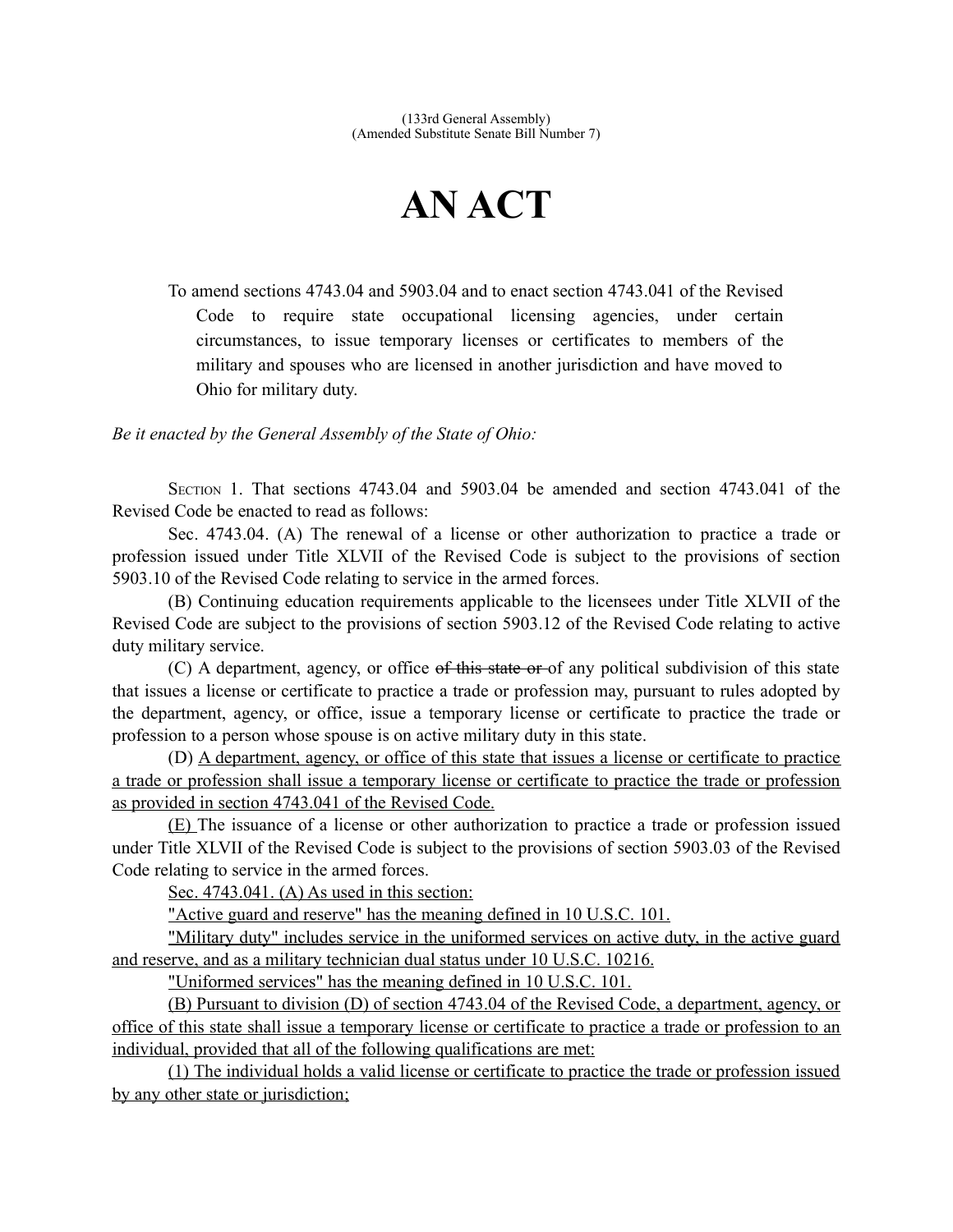(2) The individual is in good standing in the state or jurisdiction of licensure or certification;

 (3) The individual presents adequate proof to the department, agency, or office of this state that the individual or the individual's spouse is on military duty in this state ; and

 (4) The individual complies with sections 4776.01 to 4776.04 of the Revised Code if a department, agency, or office of this state requires an applicant under the law governing the applicable trade or profession to submit to a criminal records check to receive a license or certificate.

 (C) A department, agency, or office of this state may, under this section, issue a regular license or certificate in lieu of issuing a temporary license or certificate, provided that the applicant meets the requirements of this section, and provided that the regular license is issued by the deadline specified in division (D) of this section.

 (D) If the department, agency, or office of this state requires an individual under the law governing the applicable trade or profession to submit to a criminal records check to receive a license or certificate, and the individual applies for a license or certificate under this section, the department, agency, or office of this state shall, within twenty-four hours after receiving the report under division (A) of section 4776.04 of the Revised Code, notify the applicant that the department, agency, or office of this state has received the results of a criminal records check. A department, agency, or office of this state shall issue a temporary license or certificate or a regular license under this section, provided that the applicant meets the requirements of this section, within thirty days of having received an application, or, if the applicant is subject to a criminal records check, within fourteen days of having received the results of a criminal records check . If the department, agency, or office of this state finds that the individual is under investigation by the licensing agency of any other state or jurisdiction, the department, agency, or office of this state may postpone issuing the license or certificate until the investigation is complete and the licensing agency of the other state or jurisdiction confirms that the individual is in good standing. The department, agency, or office of this state shall verify the standing of the license or certificate issued by another state or jurisdiction when the temporary license is up for renewal. No temporary license shall be valid for a period of more than six years.

 (E) A department, agency, or office of this state shall, in accordance with Chapter 119. of the Revised Code, deny an individual a temporary license or certificate issued under this section or revoke an individual's temporary license or certificate issued under this section if any of the following circumstances occur:

 (1) The individual's license or certificate issued by another state or jurisdiction expires or is revoked, or the individual is not in good standing;

 (2) With respect to an individual who was eligible for a temporary license under this section as the spouse of an individual on military duty, six months have elapsed since the divorce, dissolution, or annulment of the marriage;

 (3) The individual is disqualified from obtaining a license in the trade or profession because of a conviction, judicial finding of guilt, or plea of guilty to a disqualifying criminal offense specified on the list the department, agency, or office of this state makes available pursuant to division (C) of section 9.78 of the Revised Code.

 (F) An individual with a temporary license or certificate or a regular license issued under this section may practice the trade or profession in this state only within the scope and practice that is

2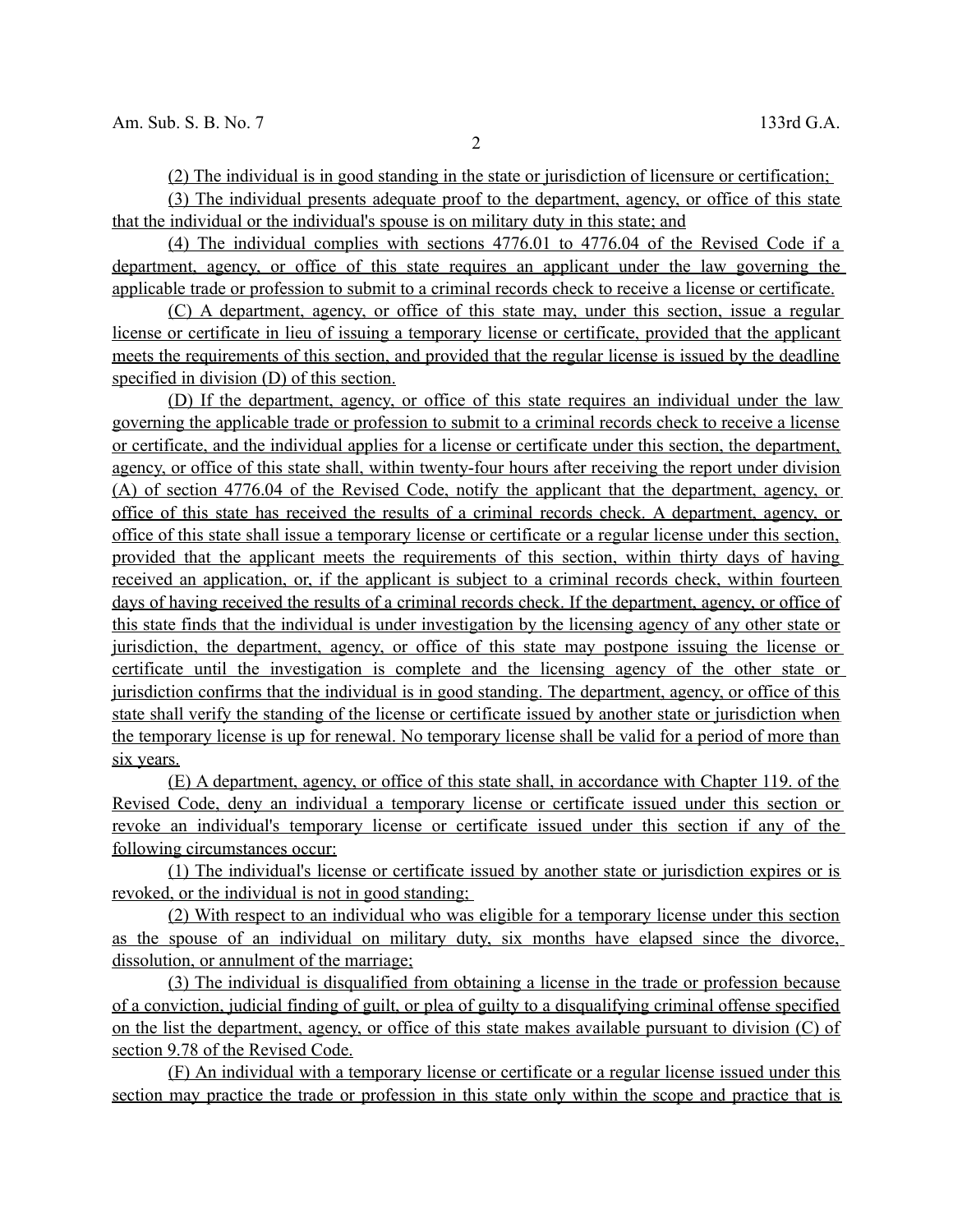permitted under Ohio law and that does not exceed the individual's training.

 (G) Notwithstanding any other provision of the Revised Code, a department, agency, or office of this state shall waive all fees associated with the issuance of a temporary license or certificate issued under this section.

 (H) Each department, agency, or office of this state that issues a license or certificate to practice a trade or profession shall adopt rules under Chapter 119. of the Revised Code as necessary to implement this section.

 (I) Each department, agency, or office of this state that issues a license or certificate to practice a trade or profession, shall, upon the conclusion of the state fiscal year, prepare a report on the number and type of temporary licenses or certificates that were issued during the fiscal year under this section. The report shall be provided to the director of veterans services not later than thirty days after the end of the fiscal year. The director shall compile the reports and make them available to the public.

 (J) A license or certificate issued under this section shall be considered a license issued under the laws regulating the practice of the applicable occupation or profession in this state. Provisions of law applicable to a license issued to an applicant who does not obtain a license under this section apply in the same manner to licenses issued under this section.

Sec. 5903.04. Each licensing agency shall adopt rules under Chapter 119. of the Revised Code to establish and implement all of the following:

(A) A process to obtain from each applicant documentation and additional information necessary to determine if the applicant is a service member or veteran, or the spouse or surviving spouse of a service member or veteran;

(B) A process to record, track, and monitor applications that have been received from a service member, veteran, or the spouse or surviving spouse of a service member or veteran; and

(C) A process to prioritize and expedite certification or licensing for each applicant who is a service member, veteran, or the spouse or a surviving spouse of a service member or veteran.

In establishing these processes, the licensing agency shall include any special accommodations that may be appropriate for applicants facing imminent deployment, and for applicants for a temporary license or certificate under division (D) of section 4743.04 of the Revised Code.

SECTION 2. That existing sections 4743.04 and 5903.04 of the Revised Code are hereby repealed.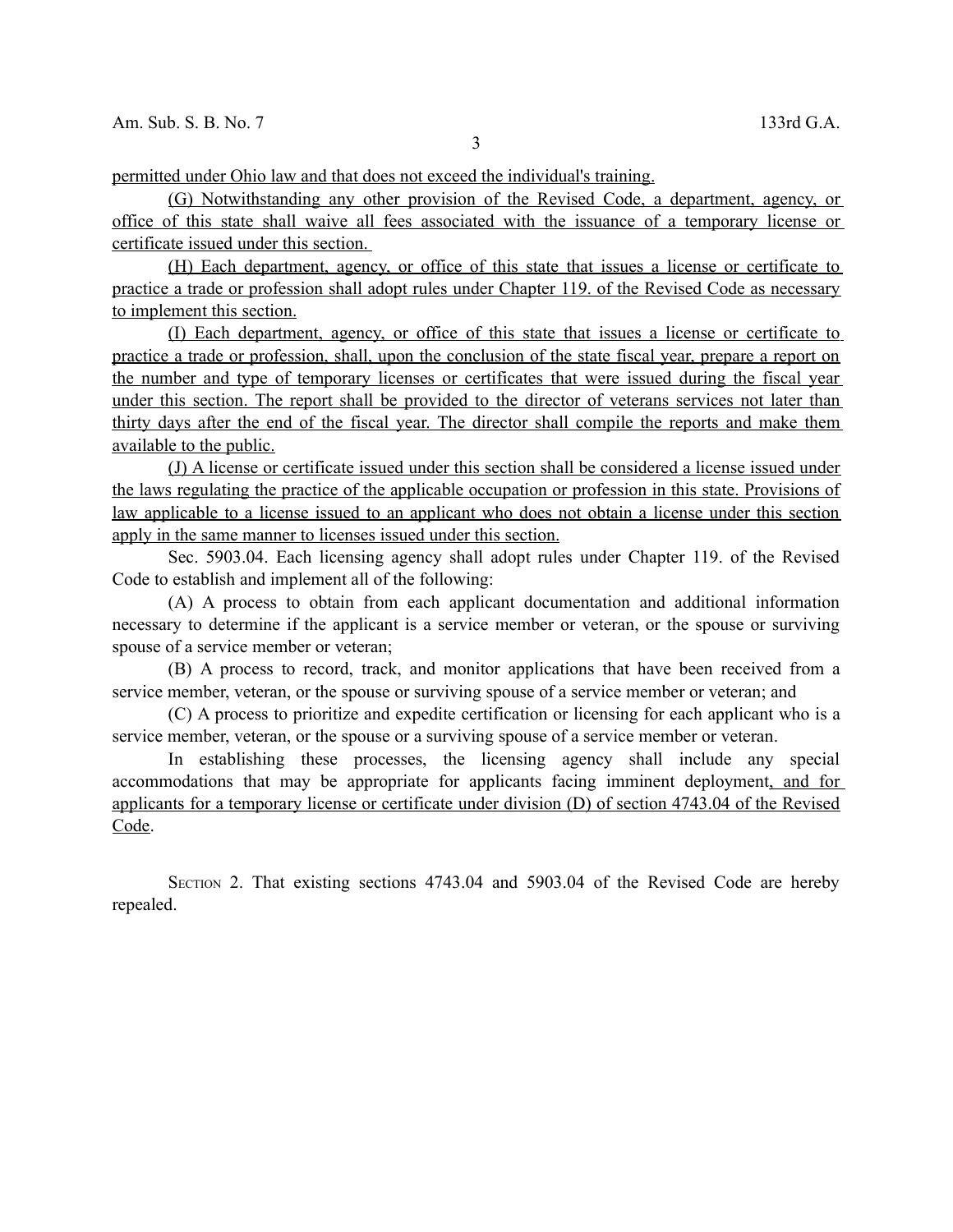*Speaker \_\_\_\_\_\_\_\_\_\_\_\_\_\_\_\_\_\_\_ of the House of Representatives.*

4

*President \_\_\_\_\_\_\_\_\_\_\_\_\_\_\_\_\_\_\_ of the Senate.*

Passed \_\_\_\_\_\_\_\_\_\_\_\_\_\_\_\_\_\_\_\_\_\_\_\_, 20\_\_\_\_

Approved \_\_\_\_\_\_\_\_\_\_\_\_\_\_\_\_\_\_\_\_\_\_\_\_, 20\_\_\_\_

*Governor.*